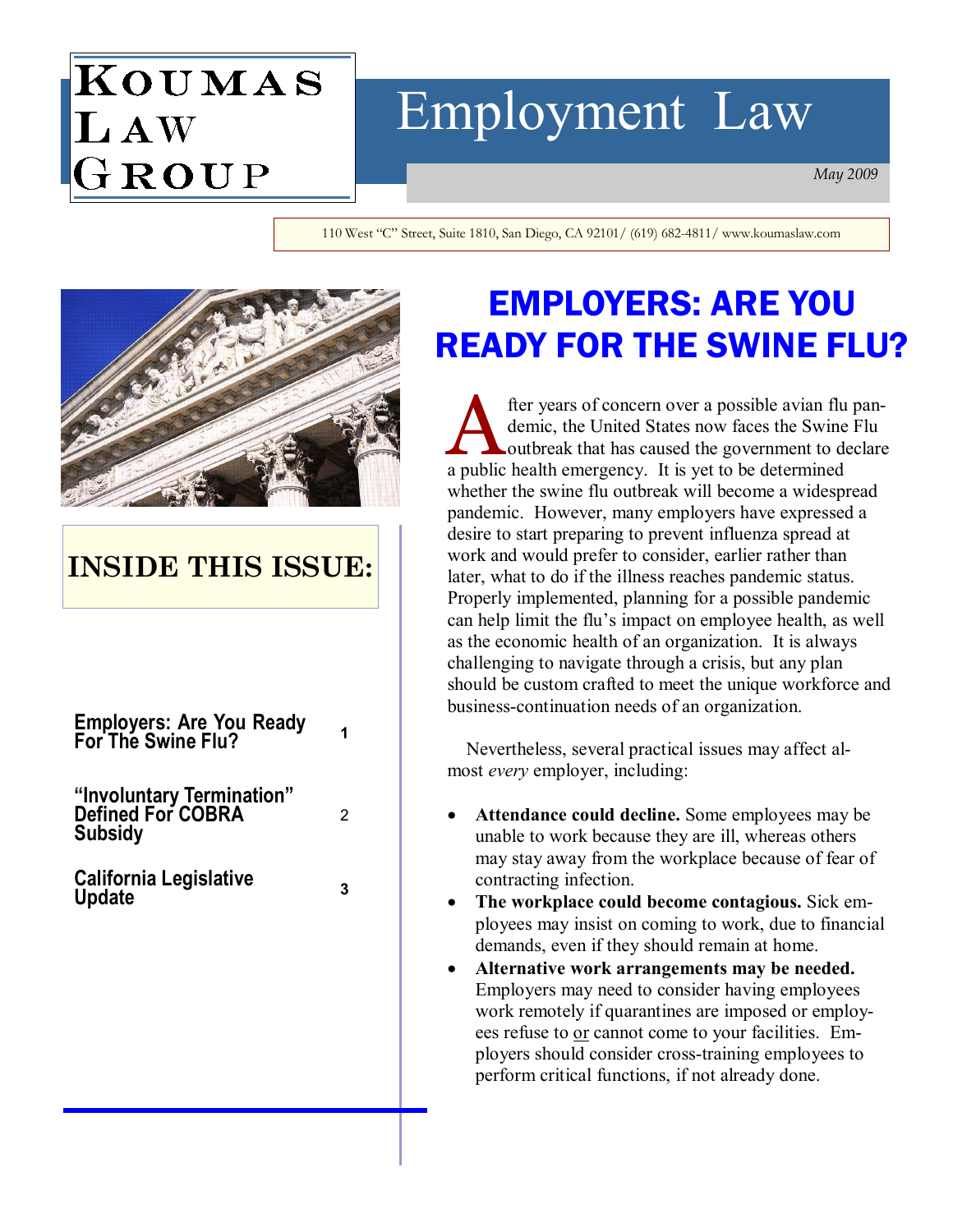- Some employees may refuse to perform some of their normal responsibilities. Employees may object to performance of certain duties out of fear to being exposed to the flu, especially those who travel frequently or attend large group settings.
- Some employees may refrain from obtaining medical care. Economic concerns, as well as fear of exposure at the doctor's office may cause employees to avoid seeking health care.
- The need for personal assistance may arise. Employees impacted by the flu may need help finding care for a sick relative, or help getting food and water if a quarantine is imposed.
- Employees may be distracted. Distractions may result in an inability to focus on work or work at all, if the situation rises to the level of a pandemic. Time off, coun-

seling or other assistance may be required.

 Employers face competing and complicated legal issues. Employers are legally obligated to provide a safe workplace. In the face of a pandemic, you may be liable if your infected employees spread the disease. Any plan implemented should include:

- A communicable disease policy. Similar to a good sick policy, such policy should emphasize that employees with symptoms of illness must not come to work.
- Employee education on good hygiene practices. Remind employees to wash hands frequently, or use alcohol-based hand sanitizer. Employers can provide tissues and sanitizer in the workplace to promote the practice.
- Other measures to prevent

the spread of disease at work. Employers can reduce the risk of workplace infection by providing air ventilation and purifying systems, restricting workrelated travel and implementing remote or other work arrangements to reduce personal contact.

 Employers can obtain more information and guidance on how to address the concerns related to the Swine Flu outbreak by accessing the following on line employer resources:

 http://www.pandemicflu.gov/ plan/workplaceplanning/ index.html

 http://www.osha.gov/ Publications/ OSHA3327pandemic.pdf

 http://www.pandemicflu.gov/ plan/workplaceplanning/ businesschecklist.html



#### "INVOLUNTARY TERMINATION" DEFINED FOR COBRA SUBSIDY

The federal stimulus package contains a COBRA premium subsidy for employees who are "involuntarily terminated" between September 1, 2008 and December 31, 2009. The Internal Revenue Service (IRS) has recently published guidance for employers on what an "involuntary termination" is for the purpose of determining which employees should be sent the required COBRA subsidy notices.

According to the IRS, an "involuntary termination means a severance from employment due to the independent exercise of the unilateral authority of the employer to terminate the employment," if the employee is willing and able to continue working. This includes:

• Employees who are fired—even if fired for "good cause"—except that employees fired for gross misconduct are not eligible for the subsidy (gross misconduct is rare, and includes things like theft or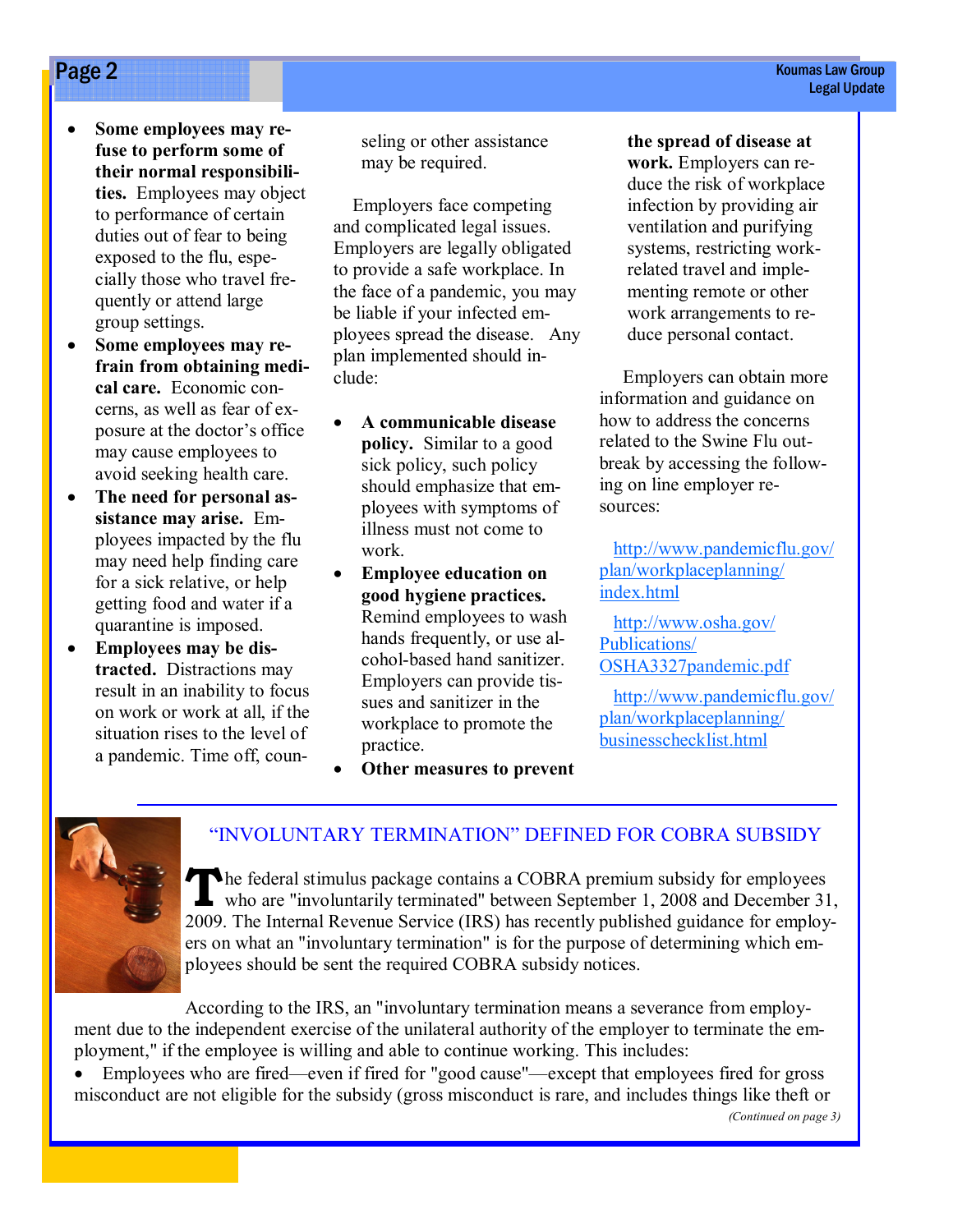#### (Continued from page 2)

acts of violence by the employee, but does not include routine misconduct such as insubordination, poor performance, or failure to follow company procedures);

• Employees who are laid off due to a reduction in force, cessation of work, relocation of work, or facilities closure, even if the employee is only temporarily furloughed or work is temporarily suspended, and even if the employee is on a recall list;

Employees who are laid off while on leave, such as medical leave or a leave of absence, if the employee would have been ready and able to return to work at the end of the leave period;

Where the employer elects not to renew or continue an employee's contract for services, if the employee was ready and able to continue under a new contract with similar terms (this means that employees who were hired on a project, seasonal, or temporary basis are considered to be involuntarily terminated for the purposes of the COBRA subsidy if the employer chooses not to retain them);

• Employees who choose to resign and take a severance package in lieu of being laid off or terminated; and

• Employees who choose to resign because actions of the employer have negatively affected the employment relationship, including:

ο Where the employee is given the choice to resign or be terminated/laid off;

ο Where the employee is given the choice to retire or be terminated/laid off;

<sup>ο</sup>Where the employee is subjected to a reduction of hours such that the employee is forced to seek other employment with greater hours or pay;

Employees who go choose to out on strike are not considered involuntarily terminated, unless the strike follows an employer lockout.

### CALIFORNIA LEGISLATIVE UPDATE

AB 141 and SB 187: Individual Employee Flexible Work Schedule—Recent changes to the state alternative work week law permit a "work unit" to elect to work four 10-hour days a week, without the employer having to pay daily overtime. These bills would provide the same option to employees on an individual basis; even if an employee's whole work unit didn't also elect the flexible schedule. Bills have been introduced into both the Assembly and the Senate, and are currently being reviewed by committees.

AB 943: Employee Credit Reports—Under current law, an employer can obtain an applicant or current employee's credit report if the employer obtains written authorization from the employee, and provides the employee with a copy of the report. This bill would make it unlawful for an employer to refuse to hire, to fire, or to in any way discriminate against an employee who refuses to provide written authorization to obtain the employee's credit report, unless the employee's credit history is essential to the employee's job duties.

AB 1000: Paid Sick Leave—Currently, only employees working in the city and county of San Fran-